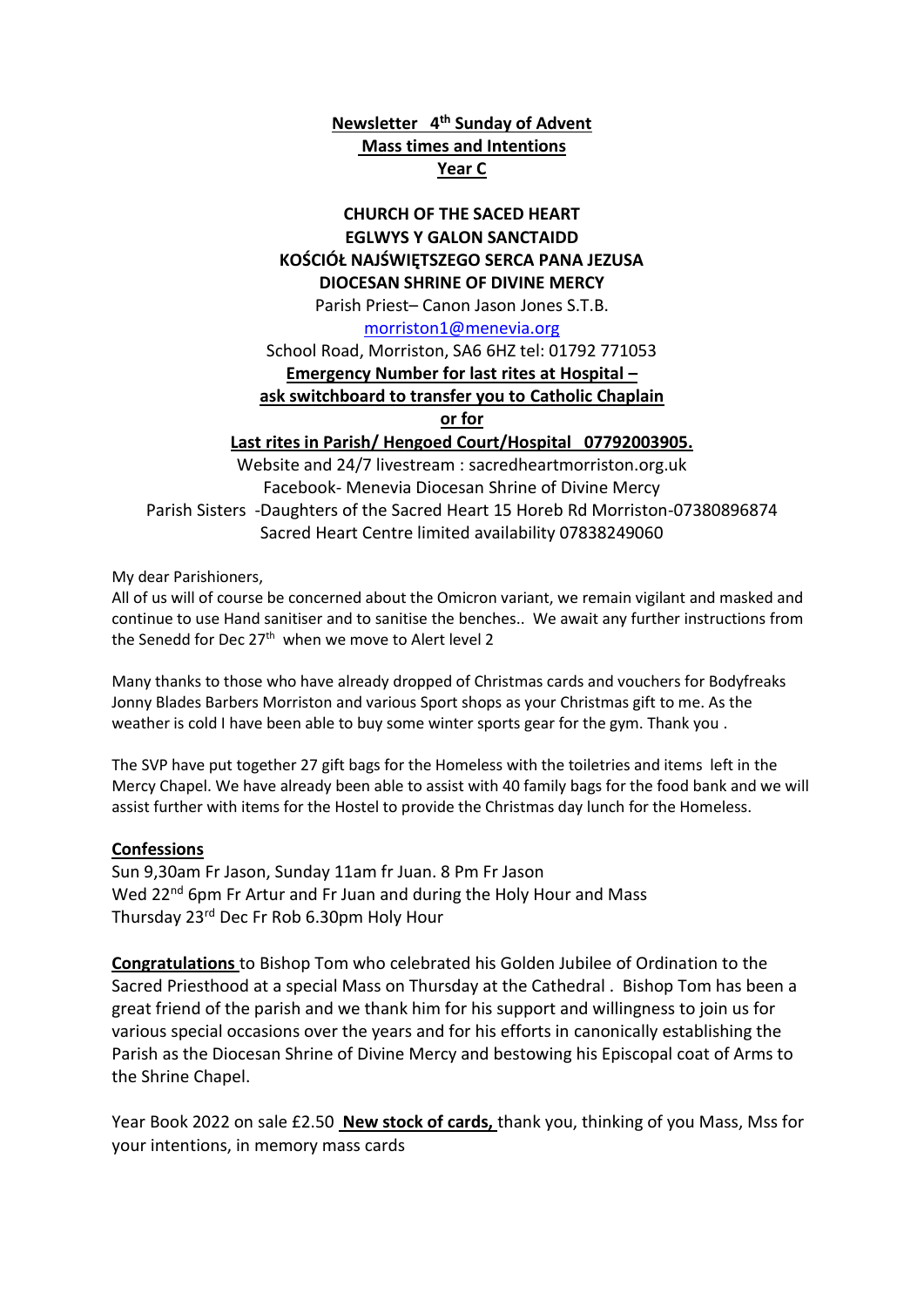### **Sunday Dec 19th 4 th Sunday of Advent**

#### **Poinsieetta Sunday, Please bring yours to decorate the Church.**

5.30pm Holy Mass Pro Pop 9.30am Holy Mass John Hanon RIP -Kevin and Alison Confessions during Mass 11am Holy Mass Jackie RIP- Betty and Joan Confessions during Mass 4.30pm No Confirmation Class until January 9th 7.30pm Rosary for the Phillipines and Novena for Sinulog 2022 8pm Holy Mass Lourdes Gonzales – FE .Confessions during Mass

### **Mon 20th Dec**

8.30am Holy Hour 9.30am Holy Mass Int of Dessia Christmas Blessings , Fr Juan -Eileen Sartori -Maria 11am Chaplet in Hospital . 5pm Part 1 Kerelite House Blessings 7pm Lectio Divina at the Convent led by Sr Jaqi

**Tue** 8.30am Holy Hour

9.30am Holy Mass Christmas Blessings Andrea and Anthony 2 Fr Juan Donor Intention Julian 10am St Anhony Novena 5pm Part 2 Kerelite House Blessings 6.30pm Legion of Mary Led by Sr Jaqi

**Wed** 22nd Dec 8.30am Holy Hour 9.30am Holy Mass Christine Barnwell Christmas Blessings 6pm Adoration and Confessions- Fr Artur + Fr Juan

7.30pm Holy Mass Michael O Shea Regan + Wilks Family

#### **Thurs**

8.30am Holy Hour 9.30am Holy Mass Ronaldo Tandog -Afante Family 6.30pm Holy Hour and Confessions Fr Rob, Fr Juan 7.30pm Holy Mass Maudie RIP Christine Hurley

**Fri** 24th Dec 8.30am Holy Hour 9.30m Holy Mass Pat and Beth Shanahan RIP - Liz Arthur Int 2 Fr Juan Sheila Smith Christmas Blessings – Dan 3pm Hour of Mercy Devotion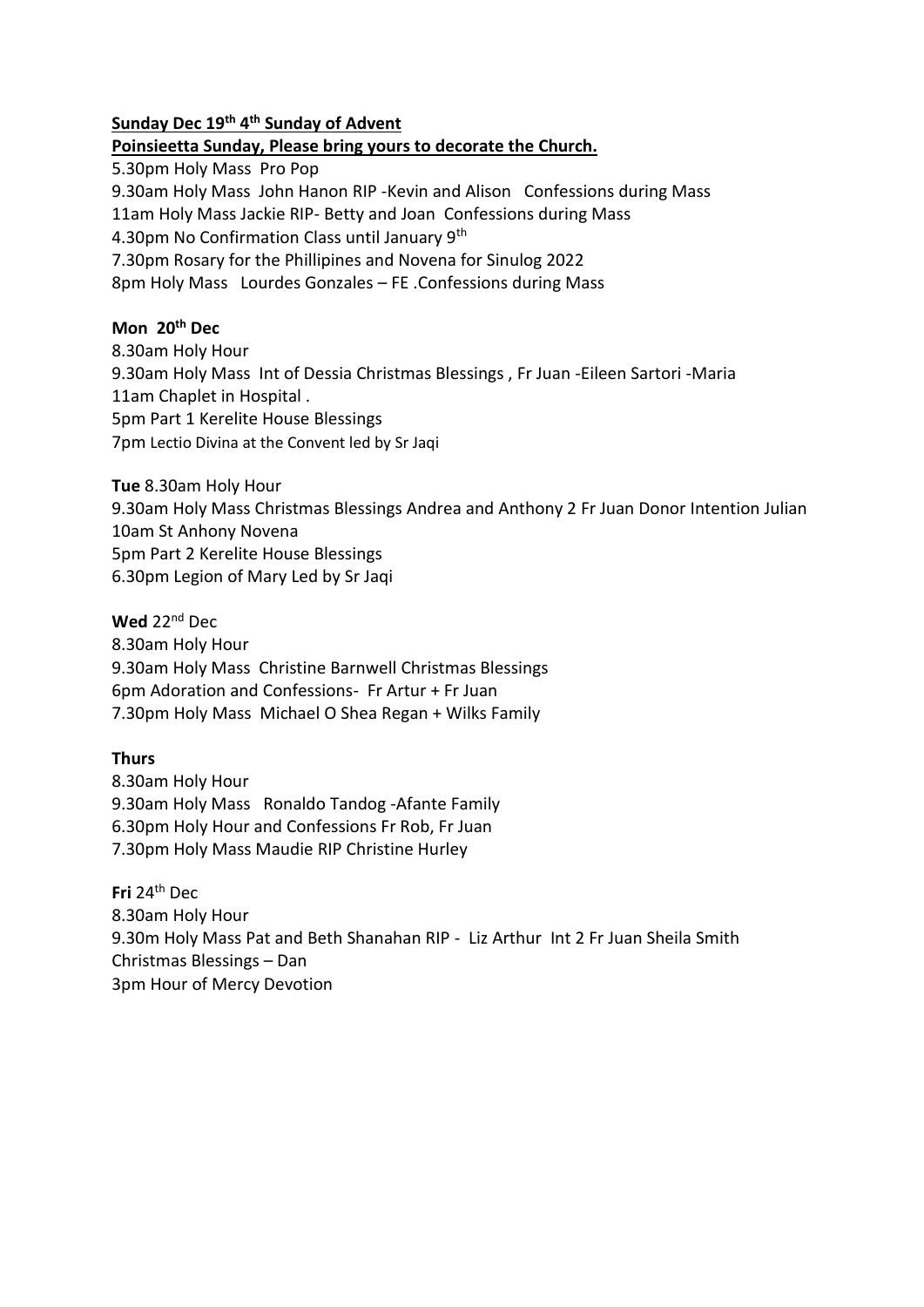### **Christmas Eve**

Vigil Mass (Fully Booked bench list will be in porch and on each bench) Int of Fr jason - Embradura family, Fr Juan intention - Eitna Duke RIP- Tina 11.30pm Carols and Readings 12 Midnight - Midnight Mass Pro Pop

### **Sat 25th Dec Christmas Day**

9.30am Holy Mass Don O Callaghan 1st Anniversary- Kath 11am Holy Mass Christmas Blessings for the Sisters **Church closes today at 8pm NB No 5.30pm Vigil Mass** 

#### **Sunday 26th Dec The Holy Family**

9.30am Holy Mass Mary Bernard RIP - Mrs George 11am Holy Mass Kristy Brian and Colleen **Extra Mass** 5.30pm Holy Mass Thanksgiving Magasino Family 8pm Holy Mass Pro Pop

**Christmas Week** Please Note 10.30am morning Mass Mon – Fri inclusive Church open at 10am

During this period there will be a novena of Masses to remember all our deceased family and Friends on the November Dead List

Mon 27<sup>th</sup> Holy Mass 10.30am Sr Eileen Lambert - J George. 7.30pm Holy Mass NDL

Tue 28<sup>th</sup> Holy Mass 10.30am Int of M.C. Pitson 6.15pm Legion of Mary 7.30pm NDL

Wed 29 Holy Mass 10.30am Gordon Hanford Anv - Phillip 6.30pm Holy Hour with Carols readings and Benediction 7.30pm Holy Mass NDL

Thursday 30 10.30am Holy Mass Francis Louis Sr Jaqi 7.30pm Holy Mass NDL

Friday 31 Dec 10.30am Holy Mass Sr Margaret Lambert Birthday Blessings J George

### **New Years eve**

6.30pm Holy Hour with Te Deum and Benediction 7.30pm Holy Mass NDL + Jackie RIP Anne Coombes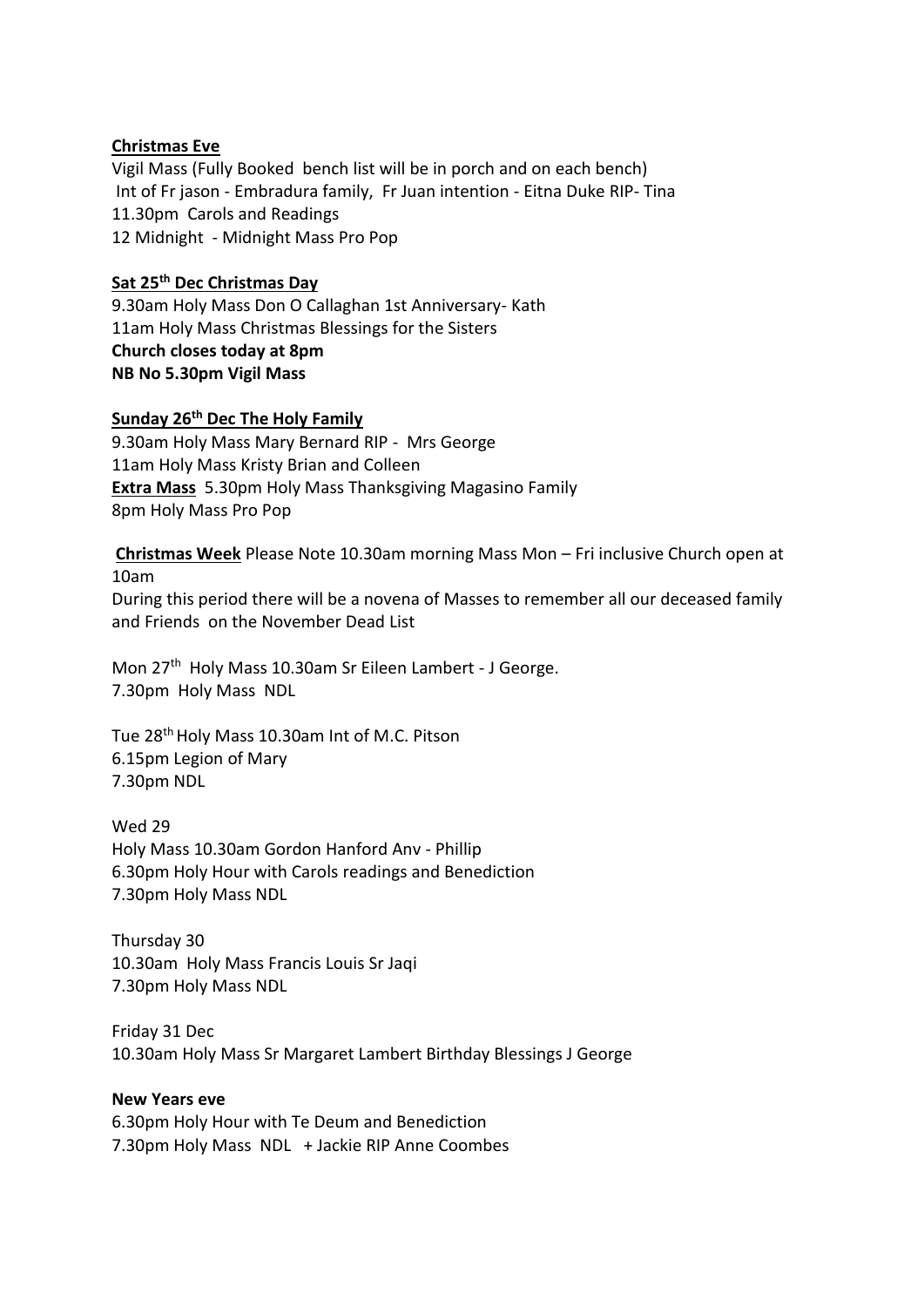### **Mary Mother of God New Years Day 1st Saturday**

Holy Hour 11am with Veni Creator for 2022 Holy Mass 12 noon 1) Int of Andrea and Anthony ,2) Fr Juan - NDL

## **2 nd January 2nd Sunday after Christmas**

5.30m Thelma Afable- Leni, 9.30am Deceased Lambert Family- Mrs George , 11am NDL, 1pm Latin EF Pro Pop, 8 pm 40th Day Dossa RIP

**Holy Mass intentions** Please note that Mass intentions up until the end of February are fully booked. There are still sone people requesting Masses for January so these will have to be offered when there is a gap. I repeat what I wrote in September that if you need a Mass on a specific date in 2022 (from March onwards now) then please book early. There are already 100 masses in the diary for 2022 with some booked for the Autumn and December of 2022. .

**Readers for 4 Advent Readers for Christmas Readers for Holy Family**  5.30pm Christine 5.30PM Mer 9.30AM Mygnon 9.30am Alyn Midnight Kevin 11am jo Regan 11am Kathryn 9.30am 5.30pm 8pm Alex **11am Lizel** 8pm Olivia

Cleaners Advent 4 Heather and Eileen Cleaner Christmas - Professional sponsored by Kathryn

#### **Envelopes**

Many of our parishioners have kindly set up standing order to the parish which is a great help. There are some who prefer to use the boxes. Please note that with the huge switch to standing orders ALL numbers have changed. Please look for your name on the box if you pay tax. Surplus boxes will be made available for those who do not use Standing order and do not pay tax. Please see Paul or Pauline if you need help with a box or setting up a standing order.

There are a growing number of people who attend Sacred Heart on weekdays for Mass or confession and who are not here on Sundays when the collection is taken. Some regular visitors have kindly set up standing orders to support the parish as a sign of appreciation of what we provide. If you use the Sacred Heart on a weekday and are not present on a Sunday for the collection, then please feel welcome to make a contribution towards the heating, light, candles, hosts and services of the priest. Every little helps.

#### **Christmas 7 day candles £2.50**

On sale in porch, please write the intention on sticker, affix to the candle and place in the box, These will burn within the Sanctuary windows. There will be a novena of Masses for all our dead of the November dead list starting after Christmas indicated by NDL- November Dead List.